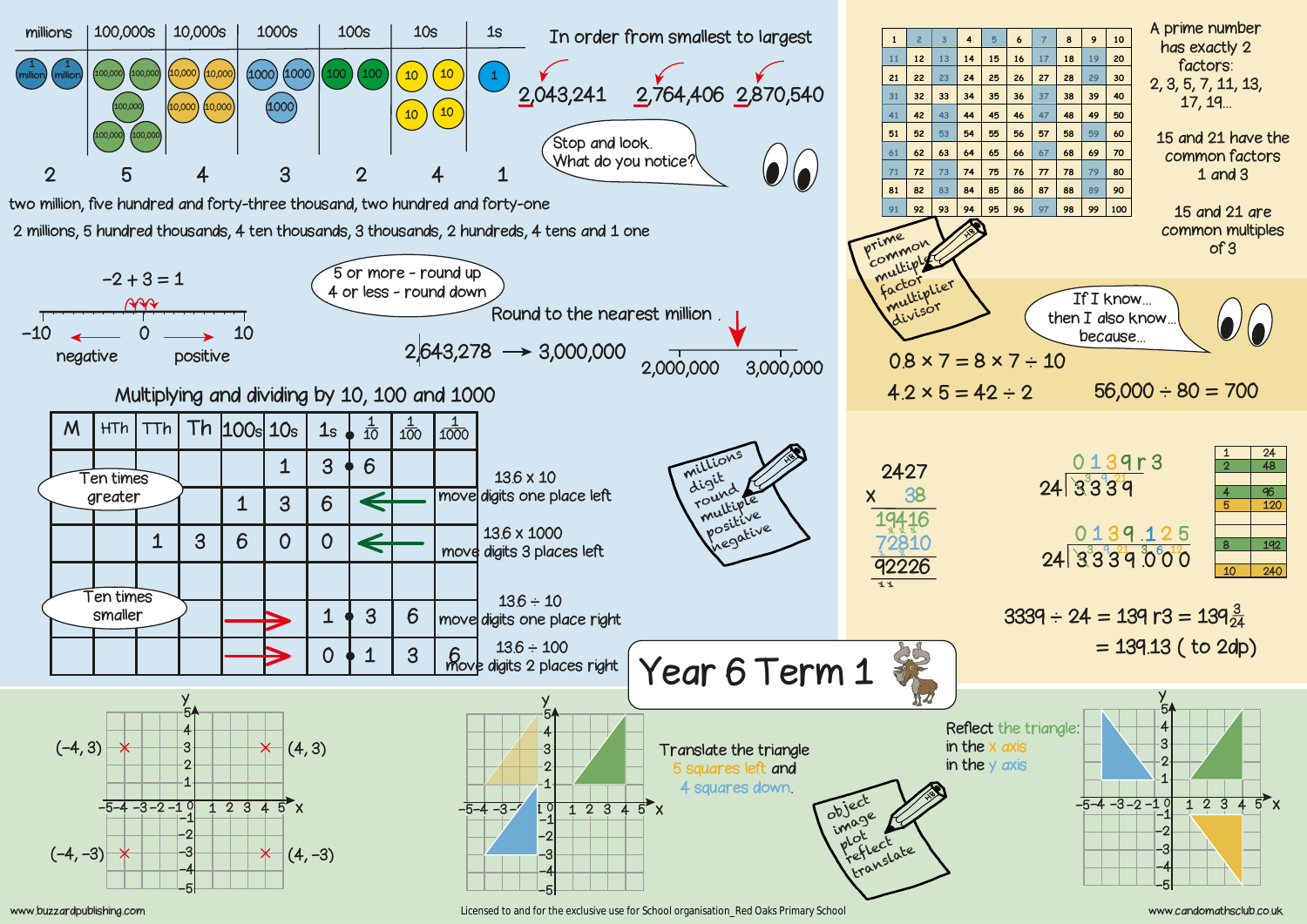| $6 - 2 + 4 = 8$                         | Only addition and subtraction -<br>complete the calculation from left<br>to right    |
|-----------------------------------------|--------------------------------------------------------------------------------------|
| $6 \div 2 \times 4 = 12$                | Only multiplication and division -<br>complete the calculation from left to<br>right |
| $6 + 4 \times 2 = 14$                   | Complete multiplication before<br>addition or subtraction                            |
| $(6 + 4) \times 2 = 20$                 | Complete the calculations in<br>brackets first                                       |
| $6^{2}$ + 4 ÷ 2 = 20                    | Calculate indices before other<br>operations                                         |
|                                         | If I know<br>then $I$ also know<br>because                                           |
|                                         |                                                                                      |
| erm 2                                   |                                                                                      |
|                                         |                                                                                      |
| terals                                  | at least 2 lines of<br>symmetry                                                      |
|                                         |                                                                                      |
| urved<br>no curved<br>urface<br>surface | properties<br>symmetry<br>prism<br>pyramid                                           |
|                                         |                                                                                      |
|                                         |                                                                                      |



www.buzzardpublishing.com www.candomathsclub.co.uk licensed to and for the exclusive use for School organisation\_Red Oaks Primary School www.candomathsclub.co.uk

## Order of Operations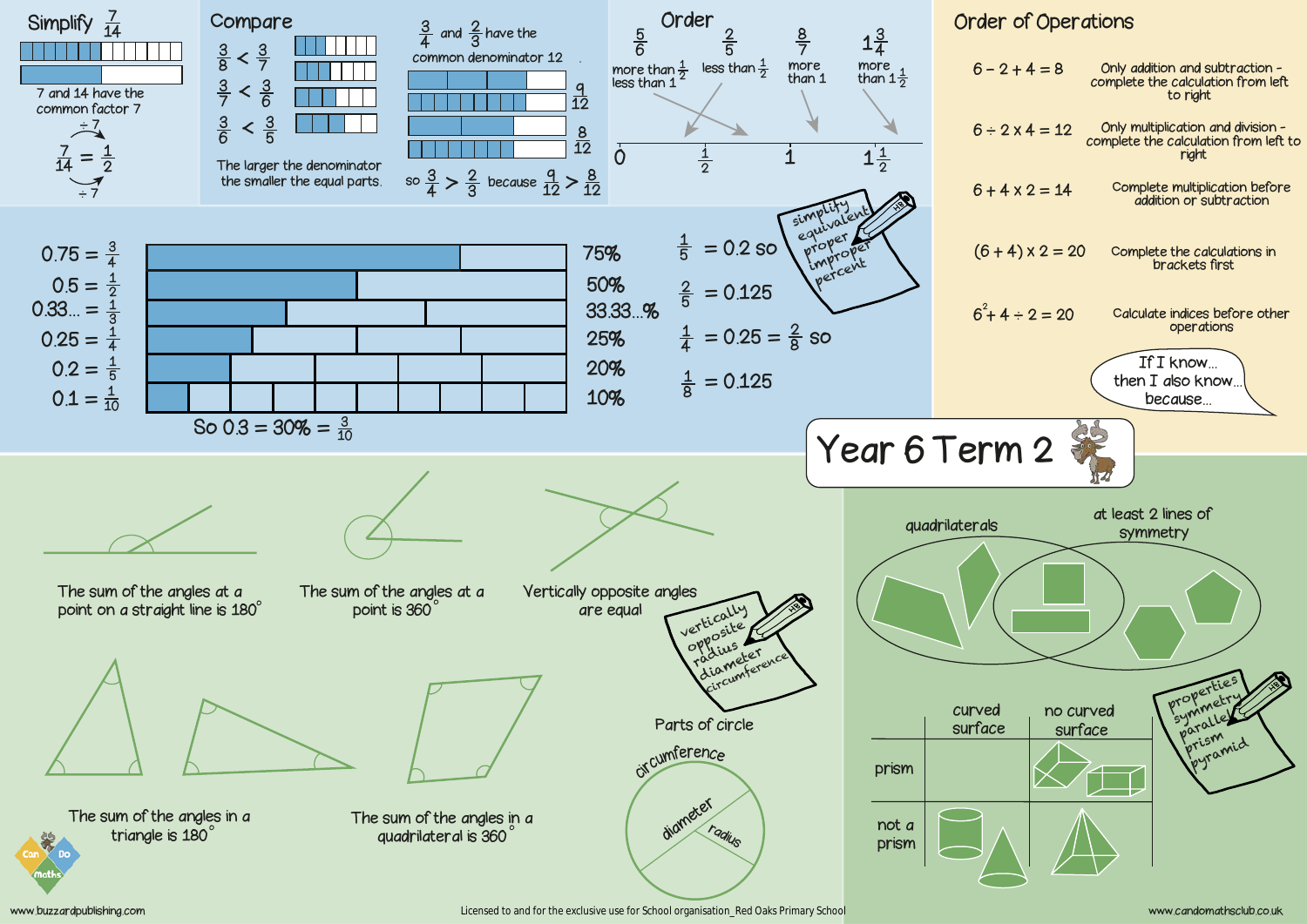

Add the whole numbers.



Add the fractions by finding a common denominator.





www.buzzardpublishing.com www.candomathsclub.co.uk licensed to and for the exclusive use for School organisation\_Red Oaks Primary School and the content of the exclusive use for School organisation\_Red Oaks Primary School